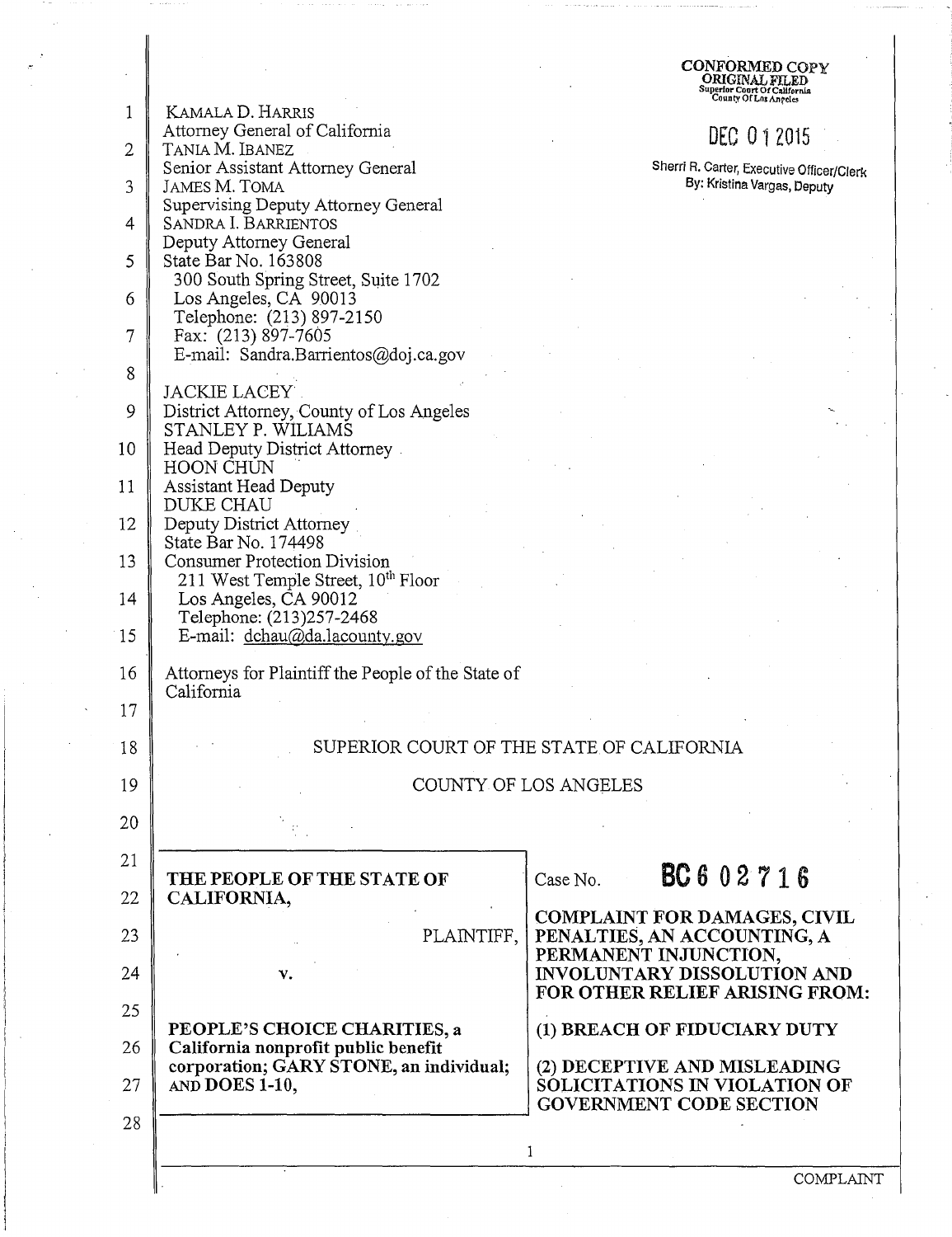| 1              |                                                                                                  | 12599.6                                                                                                    |  |
|----------------|--------------------------------------------------------------------------------------------------|------------------------------------------------------------------------------------------------------------|--|
| $\mathfrak{2}$ |                                                                                                  | (3) BREACH OF FIDUCIARY DUTY                                                                               |  |
| 3              | <b>DEFENDANTS</b>                                                                                | <b>RELATED TO SOLICITATIONS IN</b><br><b>VIOLATION OF BUSINESS AND</b><br>PROFESSIONS CODE SECTION 17510.8 |  |
| 4              |                                                                                                  | (4) UNTRUE OR MISLEADING                                                                                   |  |
| 5<br>6         |                                                                                                  | STATEMENTS IN VIOLATION OF<br><b>BUSINESS &amp; PROFESSIONS CODE §</b><br>17500                            |  |
| 7              |                                                                                                  | (5) BREACH OF CHARITABLE TRUST                                                                             |  |
| 8              |                                                                                                  | (6) UNFAIR COMPETITION IN                                                                                  |  |
| 9              |                                                                                                  | <b>VIOLATION OF BUSINESS &amp;</b><br>PROFESSIONS CODE SECTION 17200                                       |  |
| 10             |                                                                                                  | (7) NEGLIGENCE                                                                                             |  |
| 11             |                                                                                                  |                                                                                                            |  |
| 12             |                                                                                                  |                                                                                                            |  |
| 13             |                                                                                                  | Plaintiff, THE PEOPLE OF THE STATE OF CALIFORNIA, files a complaint against                                |  |
| 14             | Defendants People's Choice Charities, Gary Stone, and DOES 1 through 10 (collectively            |                                                                                                            |  |
| 15             | Defendants) and alleges as follows:                                                              |                                                                                                            |  |
| 16             |                                                                                                  | <b>PLAINTIFF</b>                                                                                           |  |
| 17             | 1.                                                                                               | THE PEOPLE bring this action by and through Kamala D. Harris, Attorney General                             |  |
| 18             |                                                                                                  | of the State of California, and Jackie Lacey, District Attorney of Los Angeles County. Kamala D.           |  |
| 19             | Harris is the duly elected Attorney General of the State of California and is charged with the   |                                                                                                            |  |
| 20             | general supervision of all charitable organizations within this State; with the enforcement and  |                                                                                                            |  |
| 21             | supervision over trustees, nonprofits, and fiduciaries who hold or control property in trust for |                                                                                                            |  |
| 22             |                                                                                                  | charitable and eleemosynary purposes; and with enforcement supervision pursuant to California's            |  |
| 23             |                                                                                                  | Unfair Competition Law for unlawful, unfair, and fraudulent business practices within this State.          |  |
| 24             | The Attorney General is authorized to enforce, in the name of the People, the provisions of the  |                                                                                                            |  |
| 25             | Supervision of Trustees and Fundraisers for Charitable Purposes Act (Gov. Code, § 12580 et       |                                                                                                            |  |
| 26             | seq.), the Nonprofit Corporation Law (Corp. Code, § 5000 et seq.), the Solicitations for         |                                                                                                            |  |
|                | Charitable Purposes Law (Bus. & Prof. Code, $\S 17510$ et seq.), and those provisions of the     |                                                                                                            |  |
| 27             |                                                                                                  |                                                                                                            |  |
| 28             |                                                                                                  | 2                                                                                                          |  |
|                |                                                                                                  |                                                                                                            |  |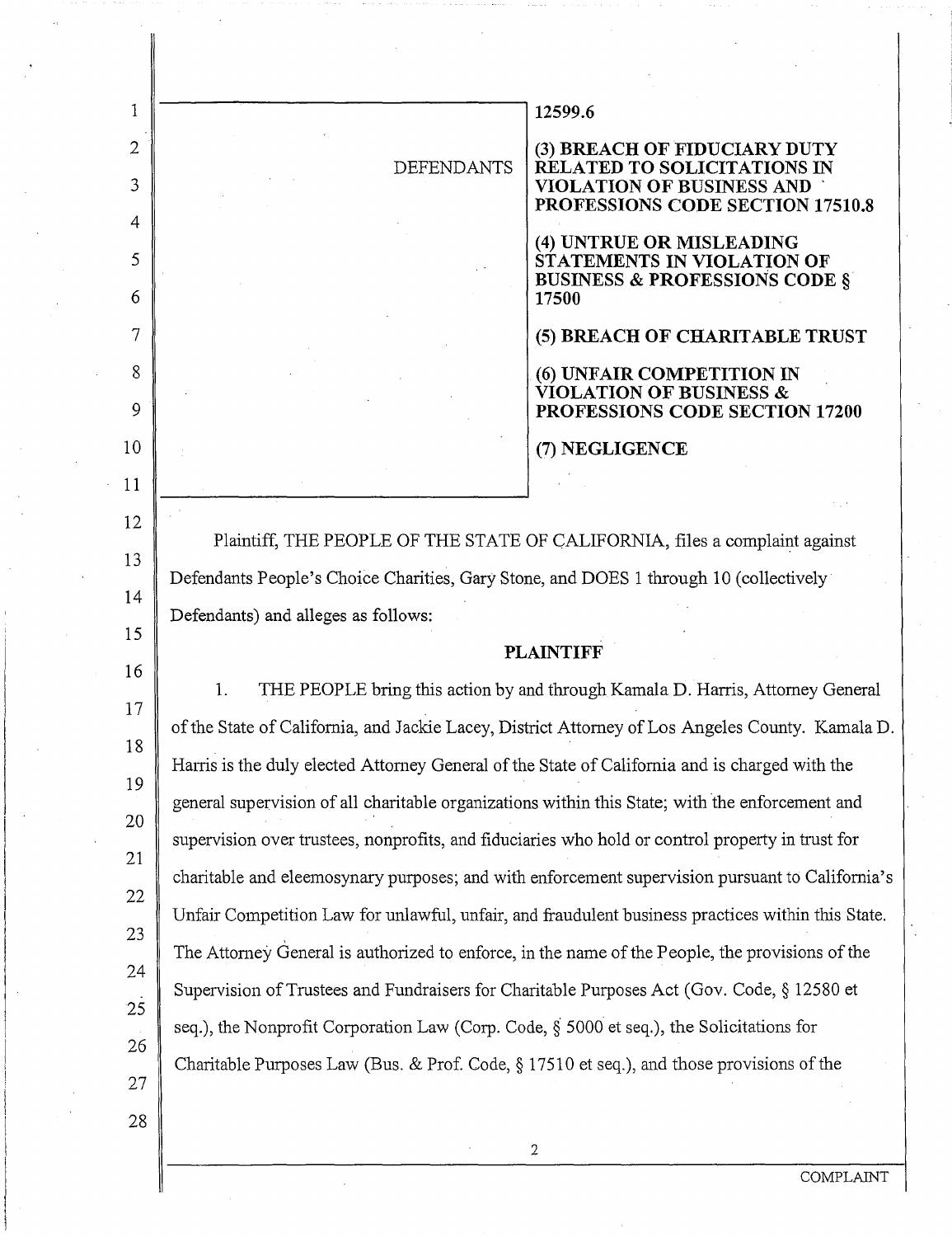Business and Professions Code which prohibit unlawful, unfair, or fraudulent business acts or practices within this State (Bus. & Prof. Code, § 17200 et seq.)

#### **DEFENDANTS**

2. From 2007 to the present, Defendants and each of them have been transacting business in the County of Los Angeles and elsewhere in California. The violations of law alleged in this complaint have been carried out in Los Angeles County and elsewhere in California.

3. Defendant People's Choice Charities (PCC) has its principal place of business in Los Angeles County, California. PCC's articles of incorporation represent that it is organized and will operate as a nonprofit corporation. In 2006, PCC received tax-exempt status from the Internal Revenue Service (IRS), pursuant to Section 50l(c)(3) of the Internal Revenue Code, 26 U.S.C. § 501(c)(3), and from the Franchise Tax Board (FTB), pursuant to section 23701(f) of the California Revenue and Taxation Code, based on its representations that it would operate as a charitable organization. Revenue and Taxation Code section 2370l(d) requires that PCC's property be irrevocably dedicated to charitable purposes and no part of its net income or assets may inure to the benefit of any director, officer, member or private person. Business and Professions Code section 17510.8 acknowledges the fiduciary relationship that exists between a charity, or any person soliciting on behalf of a charity, and the person from whom a charitable contribution is being solicited. It also provides that the acceptance of a charitable contribution by a charity, or any person soliciting on behalf of a charity, establishes a charitable trust and a duty to use the charitable contribution for the declared charitable purposes for which it was sought.

4. PCC's articles of incorporation state that its charitable purpose is to: (a) provide support to religious and non-profit organizations in their fundraising efforts, charity event planning and promoting of their programs to local communities; (b) provide support to local children's programs aimed at cultural, educational and physical development; (c) dedicate efforts to provide communities with free consumer services, such as, but not limited to legal, financial and educational services for low-income individuals, families and small businesses.

3

28

1

2

3

4

5

6

7

8

9

10

11

12

13

14

15

16

17

18

19

20

21

22

23

24

25

26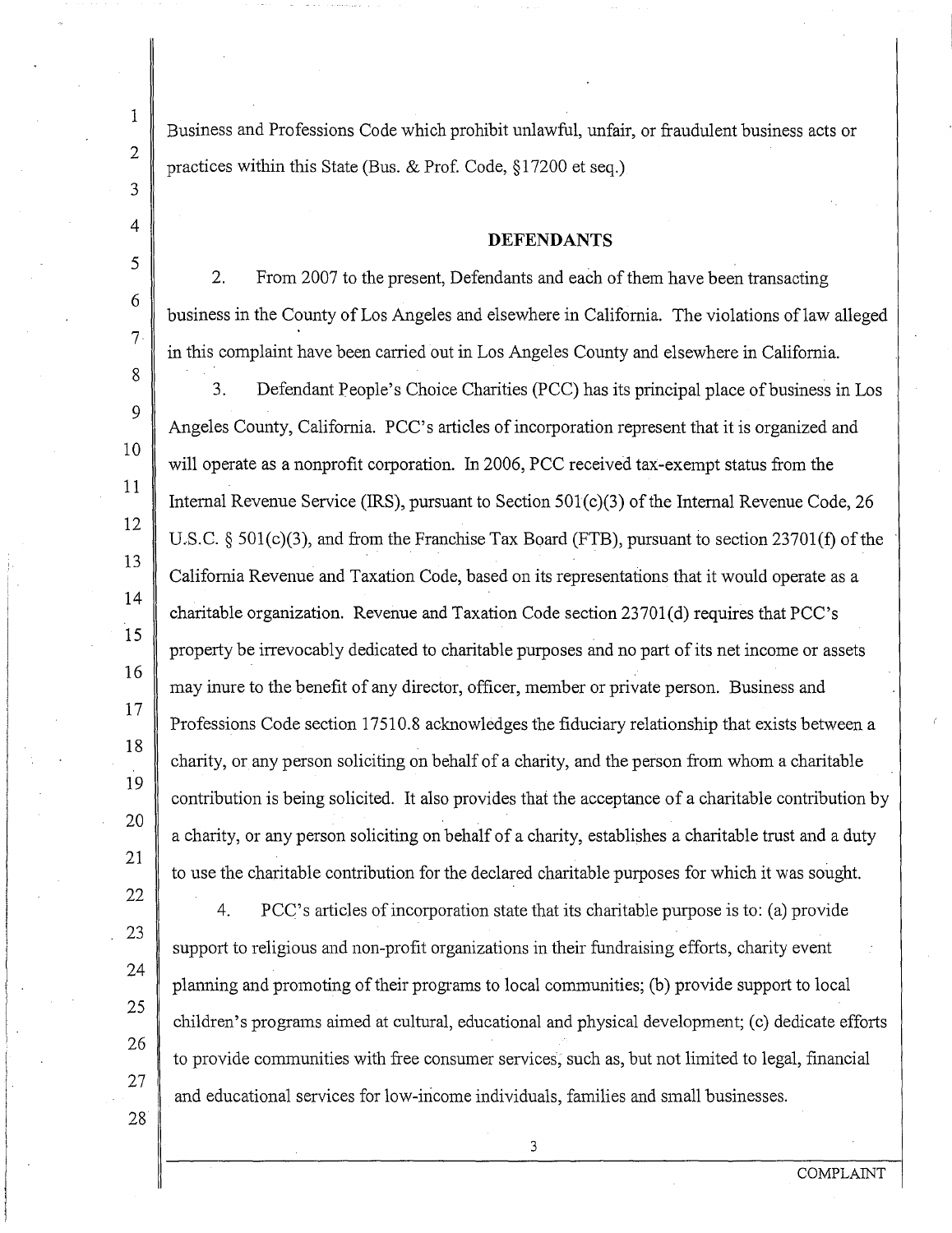5. Plaintiff is informed and believes that PCC was founded by defendant Gary Stone (STONE). Since PCC's inception, STONE has acted and continues to act as its president and owes fiduciary duties of care and loyalty to PCC, its donors, and the donors' designated charitable beneficiaries. STONE has controlled, managed, and operated PCC, and is its only paid employee. Among other things, he has hired independent contractors, signed contracts, approved expenditures, approved marketing scripts and other solicitation materials and overseen PCC's financial affairs.

1

2

3

4

5

6

7

8

9

10

11

12

13

14

15

16

17

18

19

20

21

22

23

24

25

26

27

28

6. Defendants DOES 1-5, inclusive, are the fictitious names of defendants who have acted as directors, officers, trustees, agents, employees, contractors, or sub-contractors of defendants, or who have participated or acted in concert with one or more of the defendants, or who have acted on behalf of or as agent, servant, employee or co-conspirator of one or more of the defendants, but whose true names and capacities, whether individual, corporate or otherwise, are presently unknown to Plaintiff. Plaintiff is informed and believes that defendants DOES 1-10 have directly or indirectly participated in and are responsible for the acts and omissions that are more specifically described in this complaint. Because Plaintiff is presently uninformed as to the true names and capacities of these defendants, they are sued by their fictitious names but will seek leave to amend the Complaint when their true names are discovered.

### **JURISDICTION AND VENUE**

7. From 2007 to the present, Defendants and each of them transacted business in the County of Los Angeles and elsewhere in the State of California. The violations of law hereinafter •, described have been and are now being carried out, in part, within said county and throughout the State of California. This Court has jurisdiction pursuant to article VI, section 10 of the California Constitution and section 393 of the Code of Civil Procedure.

### **GENERAL ALLEGATIONS**

8. STONE, who was PCC's founder, president and sole employee, hatched a scheme by which PCC would solicit vehicle donations from the public using false and misleading misrepresentations. PCC made representations to the public, via radio ads and its website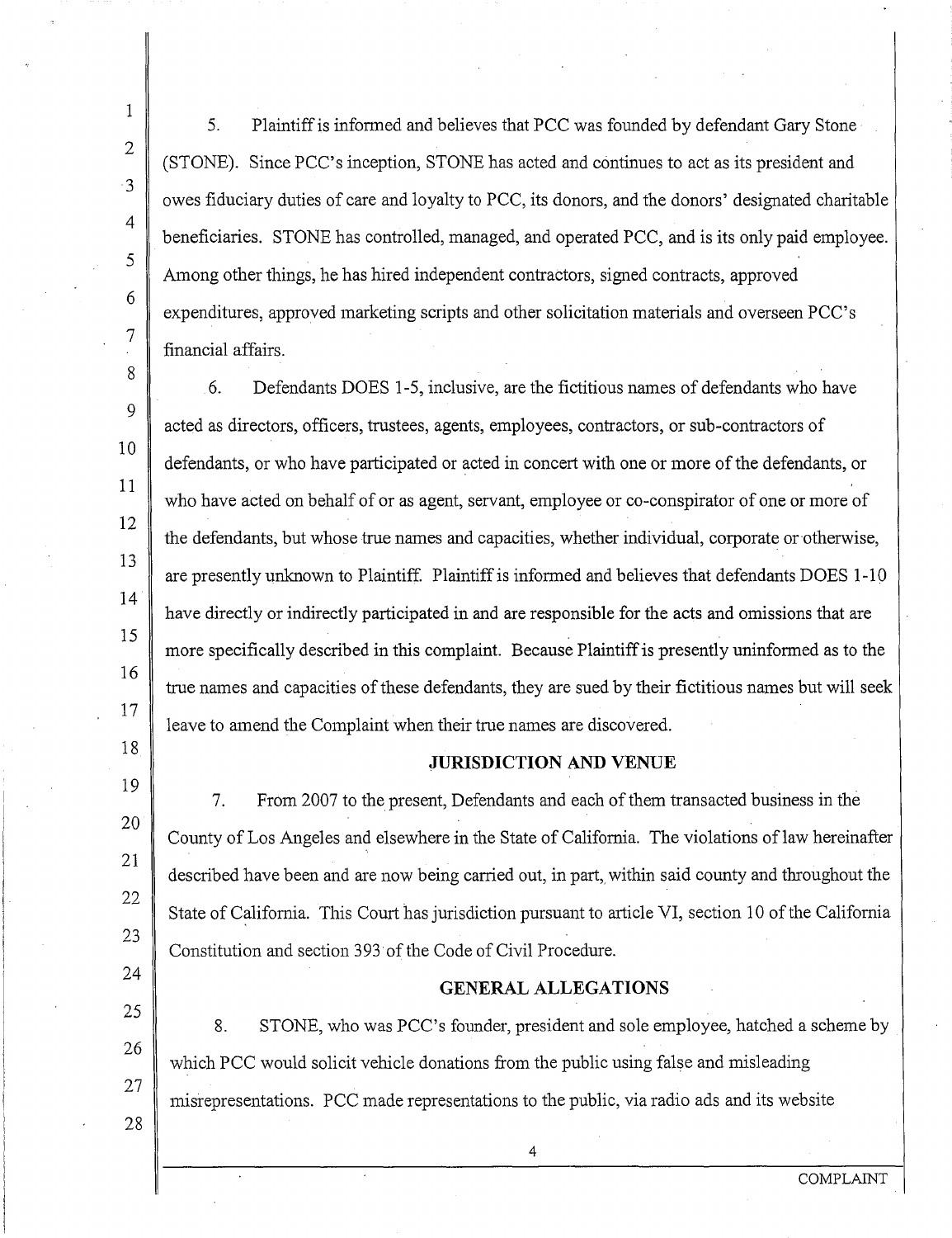15

16

17

21

(www .peopleschoicecharities.org) that the donated vehicles would be sold and 100 percent of the net proceeds would be donated to a charity selected by the donor. PCC represented it would maximize the vehicle sale proceeds and control costs to obtain the greatest net return to the donor's selected charity. PCC further represented that towing would be "100% free." These representations were false and misleading.

9. In order to induce vehicle donations, STONE developed a "cash back" program at PCC whereby persons who "donated" their vehicle could. receive money in return. PCC advised "donors" that they could receive up to 50 percent of the vehicle's value. STONE later expanded PCC's policy to offer as much money as necessary to convince the "donor" to transfer title to PCC. This custom and practice, instituted by STONE and ratified by the Board of Directors, effectively exposes PCC for what it really is, a used car dealership business. Vehicle Code section 286 provides an exemption to nonprofits from state dealer licensing requirements only if vehicles are donated. By offering cash for the donated vehicles, PCC was and is running an unlicensed used car business in violation of California law.

10. PCC obtained its tax-exempt nonprofit status by representing that it would institute programs to benefit the community. PCC has never established the charitable programs stipulated in its articles of incorporation independent of the alleged charitable fund raising activities. PCC has also made false misrepresentations to the public when it represented that it would minimize costs to maximize donations. PCC made and continues to make representations to induce the donating public to believe that towing was free and that PCC employs experienced staff to repair and sell the vehicle at minimal cost. In fact, after numerous undisclosed and misleading expenses are deducted, only a small fraction of the vehicle's sale price is forwarded to the donor's chosen nonprofit. PCC had no repair staff, and instead paid outside vendors hundreds of thousands of dollars - money taken from proceeds that would otherwise go to the donors' charities. 18 19 20 22 23 24 25

11. An organization granted tax-exempt status is required and obligated to accurately report its revenue, expenses and the amount that is going towards its charitable program on IRS 26

28

27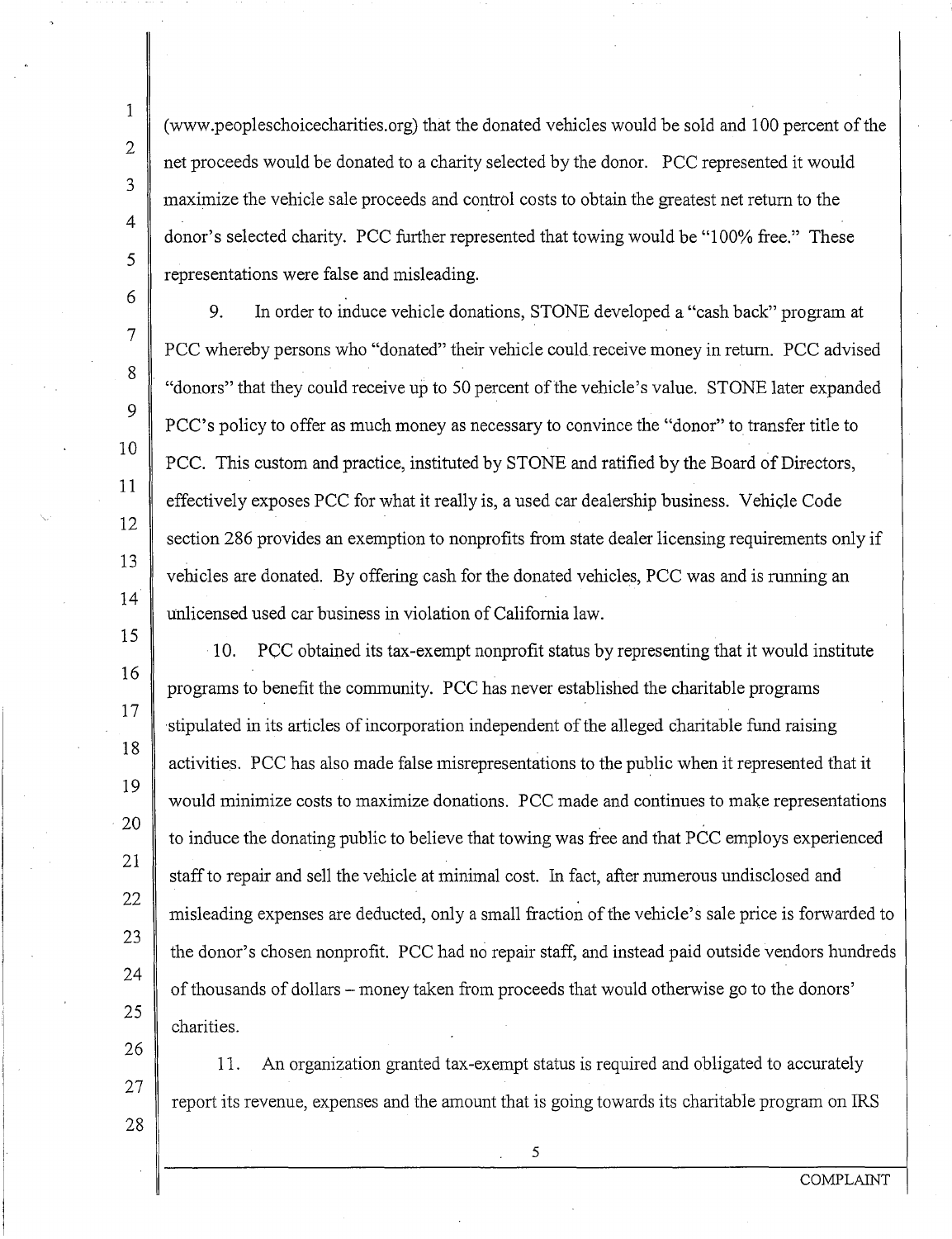| L                 | Form 990. From 2007 to the present, PCC, through STONE, failed to accurately report the actual      |  |  |
|-------------------|-----------------------------------------------------------------------------------------------------|--|--|
| $\overline{2}$    | monetary amount donated to other nonprofits. Instead, STONE invented amounts not founded in         |  |  |
| 3                 | anything other than STONE's belief that they sounded like "reasonable" sums based on PCC's          |  |  |
| 4                 | income. From 2007 to 2012, PCC reported that it had donated a total of \$732,125 to other           |  |  |
| 5                 | nonprofits. During this time period, PCC actually donated only \$185,520, or about 3 percent of     |  |  |
| 6                 | the income received from donors. This figure, reported on Form 990, was false and misleading        |  |  |
| 7                 | and in violation of IRS rules.                                                                      |  |  |
| 8                 | <b>FIRST CAUSE OF ACTION</b>                                                                        |  |  |
| 9                 | <b>BREACH OF FIDUCIARY DUTY</b>                                                                     |  |  |
| 10                | (Against All Defendants)                                                                            |  |  |
| 11                | 12.<br>Plaintiff re-alleges and incorporates by reference as though fully set forth herein each     |  |  |
| 12                | of the allegations of Paragraphs 1-11 of this Complaint.                                            |  |  |
| 13                | Plaintiff is informed and believes and thereon alleges that at all times relevant herein,<br>13.    |  |  |
| 14                | defendants STONE, and Does 1 through 10, were officers and/or directors of PCC, and owed            |  |  |
| 15                | fiduciary duties of due care and loyalty to PCC under common law trust principles and state         |  |  |
| 16                | statutes including but not limited to Corporations Code section 5231. Plaintiff is further informed |  |  |
| 17                | and believes, and thereon alleges, that the Defendants breached their duties of care and loyalty to |  |  |
| 18                | PCC by engaging in, participating in, aiding and abetting, and facilitating unlawful actions, or    |  |  |
| 19                | omissions, including, including but not limited to:                                                 |  |  |
| 20                | Causing or allowing PCC to engage in misleading and deceptive solicitation<br>(a)                   |  |  |
| 21                | practices, including the dissemination of false information to potential donors;                    |  |  |
| 22                | Causing or allowing PCC to make false statements in their annual financial<br>(b)                   |  |  |
| 23<br>statements; |                                                                                                     |  |  |
| 24                | Causing or allowing PCC to make false statements in documents filed with<br>(c)                     |  |  |
| 25                | governmental agencies;                                                                              |  |  |
| 26<br>27          | Causing or allowing PCC to conduct solicitation campaigns in violation of<br>(d)                    |  |  |
| 28                | Government Code section 12599.6;                                                                    |  |  |
|                   | 6                                                                                                   |  |  |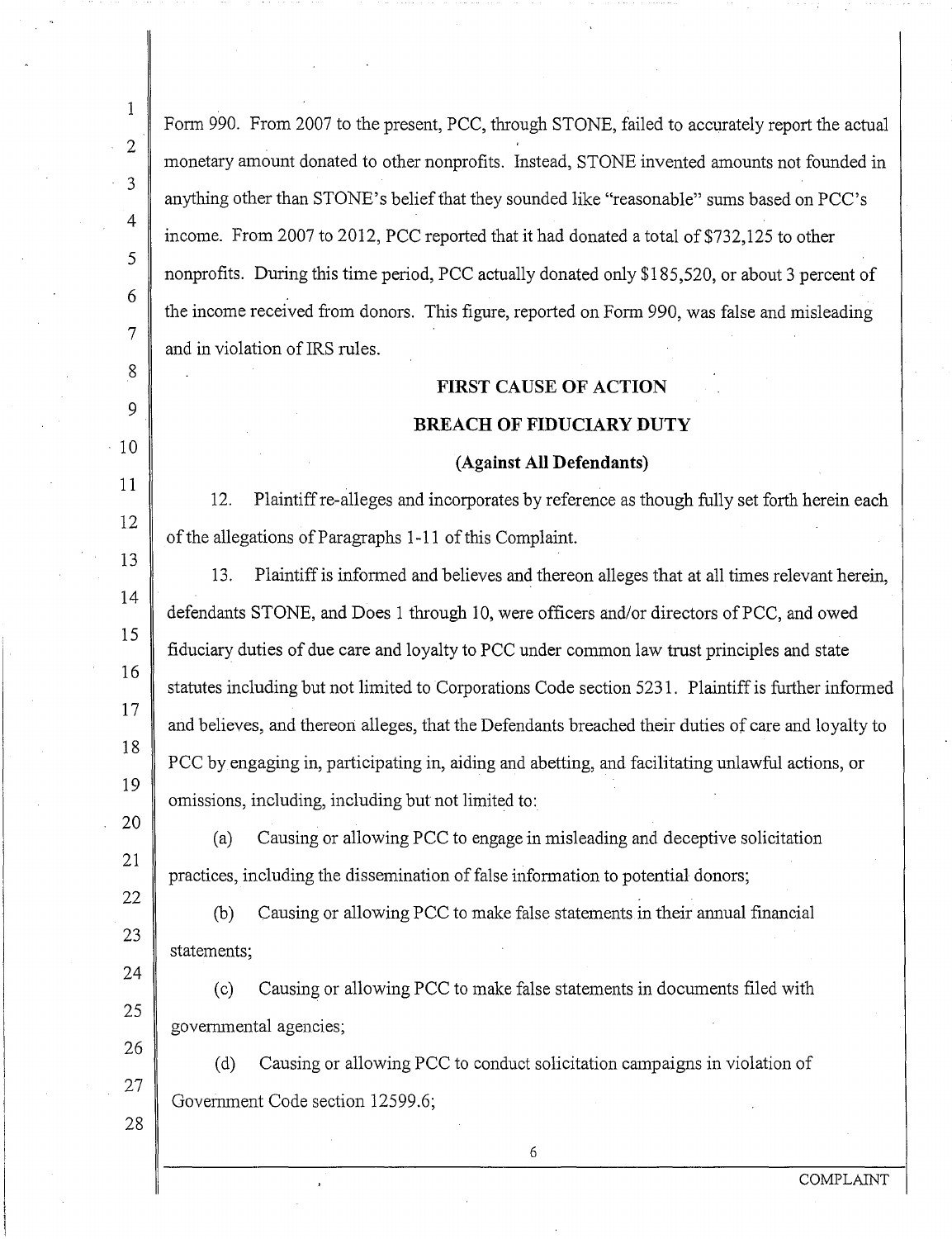| 1               | Causing or allowing PCC to engage in unfair competition in violation of Business and<br>(e)       |  |  |
|-----------------|---------------------------------------------------------------------------------------------------|--|--|
| 2               | Professions Code section 17200;                                                                   |  |  |
| 3               | (f)<br>Causing or allowing PCC to violate its fiduciary duty to donors to use their charitable    |  |  |
| 4               | contributions for the declared charitable purposes for which they are sought in violation of      |  |  |
| 5               | Business and Professions Code section 17510.8; and                                                |  |  |
| 6               | Failing to observe corporate formalities as required by law and by PCC's bylaws.<br>(e)           |  |  |
| $\overline{7}$  | 14. At all times relevant herein, the Officer/Director Defendants failed to act in good           |  |  |
| 8               | faith, in the best interests of PCC, and with such care as an ordinarily prudent person in a like |  |  |
| 9               | position would use under similar circumstances.                                                   |  |  |
| 10              | <b>SECOND CAUSE OF ACTION</b>                                                                     |  |  |
| 11              | DECEPTIVE AND MISLEADING SOLICITATIONS IN VIOLATION OF                                            |  |  |
| 12              | <b>GOVERNMENT CODE SECTION 12599.6</b>                                                            |  |  |
| 13<br>14        | (Against All Defendants)                                                                          |  |  |
| $\overline{15}$ | Plaintiff re-alleges and incorporates by reference each and every allegation contained<br>15.     |  |  |
| 16              | in Paragraphs 1 through 14.                                                                       |  |  |
| 17              | 16.<br>Charitable organizations are prohibited from misrepresenting the purpose or                |  |  |
| 18              | beneficiary of a charitable solicitation pursuant to Government Code section 12599.6. That        |  |  |
| 19              | statute further provides that charitable organizations:                                           |  |  |
| 20              | • are prohibited from using any unfair or deceptive practices or engaging in fraudulent           |  |  |
| 21              | conduct that creates a likelihood of confusion or misunderstanding;                               |  |  |
| 22              | • are prohibited from misrepresenting that the charitable organization will receive an            |  |  |
| 23              | amount greater than the actual net proceeds reasonably estimated to be retained by                |  |  |
| 24              | the charity for its charitable purposes;                                                          |  |  |
| 25              | • must establish and exercise control over their fundraising activities; and                      |  |  |
| 26              | must assure that their fundraising activities are conducted without coercion.                     |  |  |
| 27              | 17.<br>Plaintiff is informed and believes and thereon alleges that Defendants managed,            |  |  |
| 28              | directed and/or executed PCC's solicitation campaigns in a manner that violated state laws and    |  |  |
|                 | 7                                                                                                 |  |  |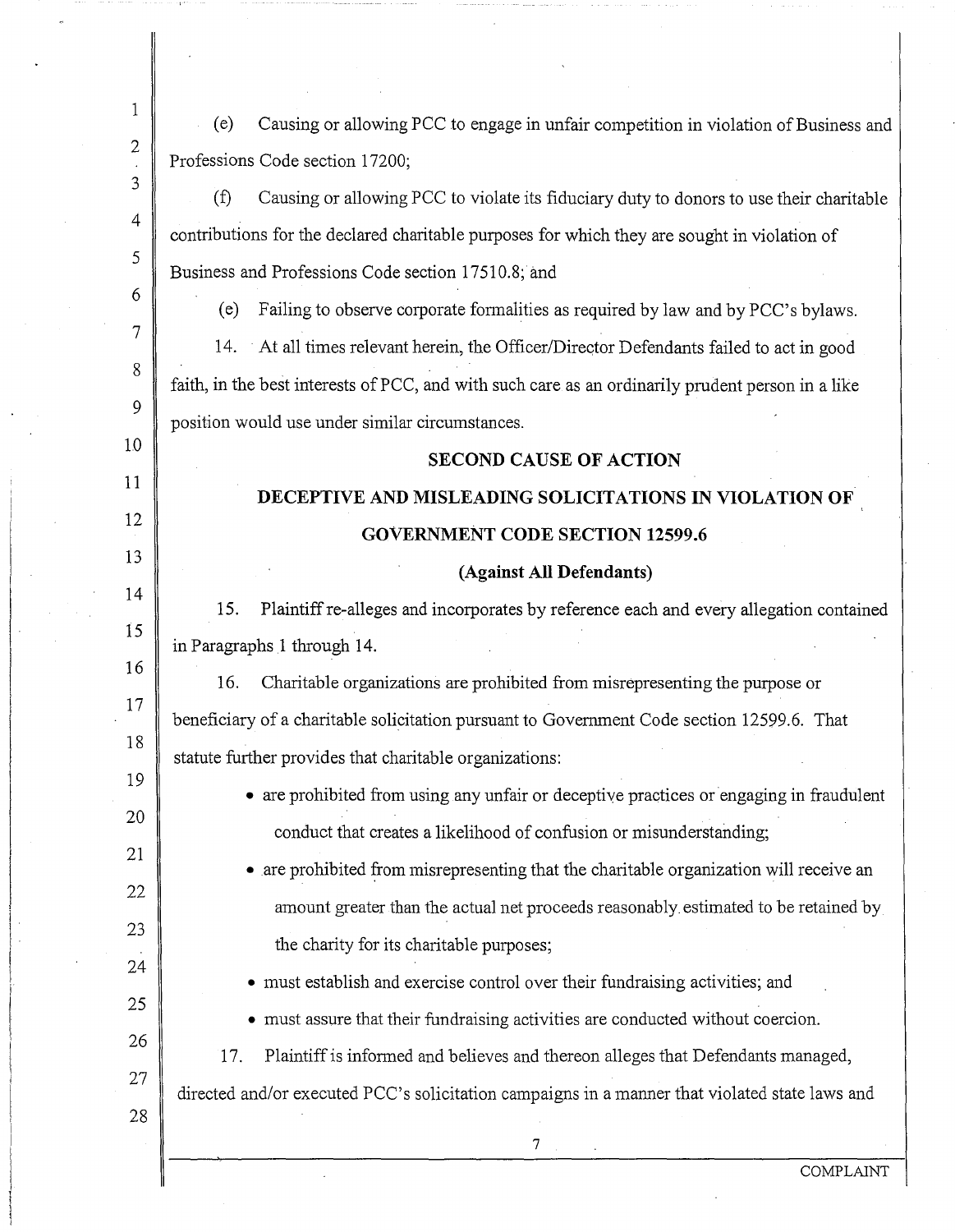confused and deceived actual and potential donors. Plaintiff is informed and believes and thereon alleges that such defendants authorized misleading solicitation materials that concealed material facts and made false representations as to how PCC would use the donations. Defendants executed deceptive and fraudulent solicitation campaigns throughout California and obtained donations from hundreds of California residents and others.

18. Plaintiff is infonned and believes and thereon alleges that Defendants' unfair or deceptive acts or practices and fraudulent conduct include, but are not limited to, the following:

1

2

3

4

5

6

7

8

9

10

11

12

13

14

15

16

17

18

19

20

21

22

23

24

25

26

27

28

(a) Defendants represented that PCC would maximize the proceeds from donated vehicles, control costs, and provide the greatest return for the donor's chosen charity when in fact only a small portion of the sale proceeds were donated to nonprofits;

(b) Defendants represented that 100 percent of the net proceeds would be donated to their chosen charity, without being advised that all costs associated with operating PCC,

including rent, postage, electricity, STONE's salary, all payments to all contractors, and other expenses, would be deducted from the sale proceeds from any donation leaving only nominal amounts for the charity beneficiary.

( c) Defendants represented that towing was free when in fact the towing was deducted as a cost; and

( d) Defendants represented that PCC had expert repair personnel on staff and repair costs would be minimal, when they had no such personnel and spent hundreds of thousands of dollars on such costs to the detriment of the charity beneficiaries.

# **THIRD CAUSE OF ACTION**

**BREACH OF FIDUCIARY DUTY RELATED TO SOLICITATIONS IN VIOLATION OF BUSINESS AND PROFESSIONS CODE SECTION 17510.8 (Against All Defendants).** 

19. Plaintiff re-alleges and incorporates by reference each and every allegation contained in Paragraphs 1 through 18.

8

COMPLAINT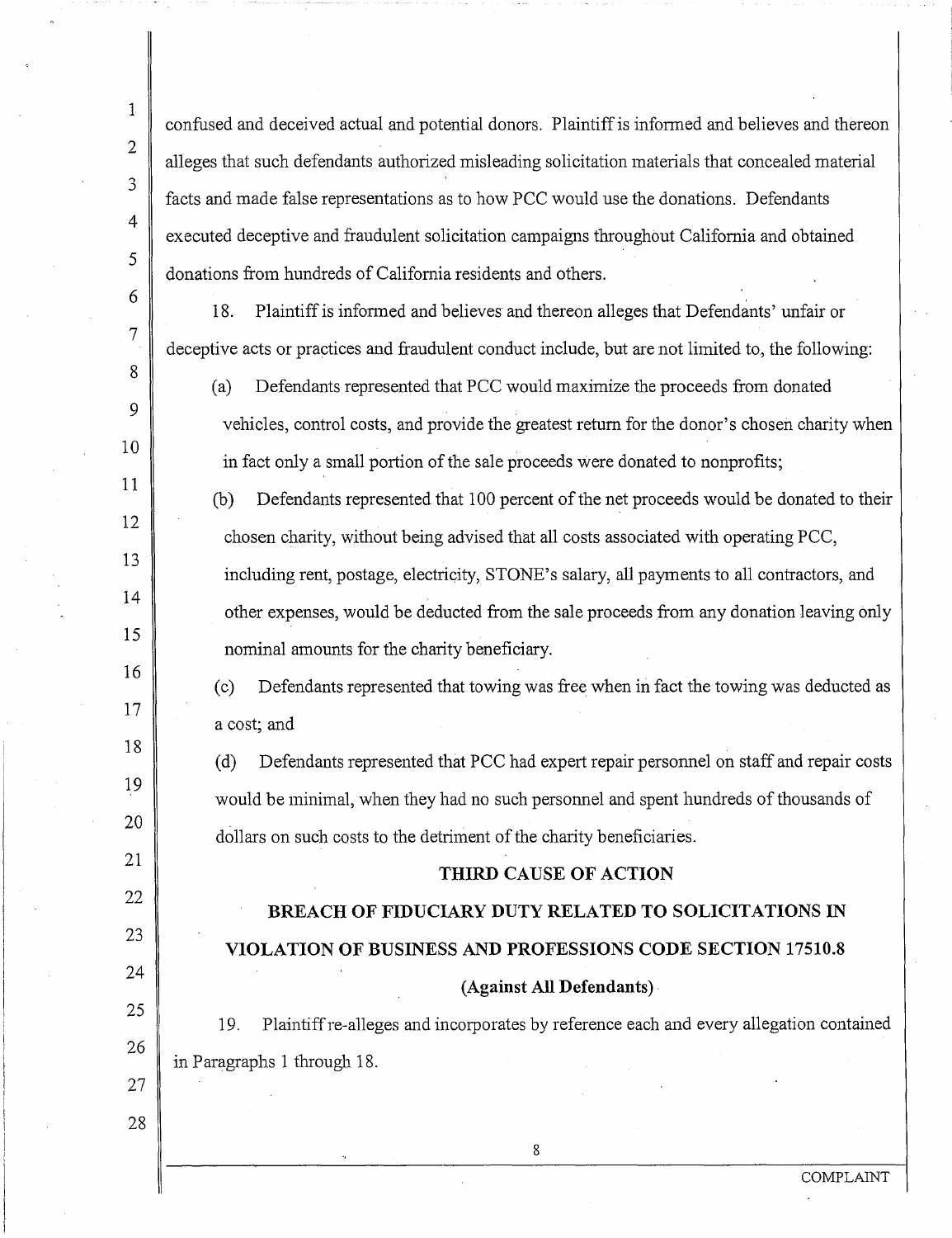| $\mathbf{1}$   | 20.<br>Defendants have a fiduciary relationship with donors from whom they solicit                   |  |  |
|----------------|------------------------------------------------------------------------------------------------------|--|--|
| $\overline{2}$ | donations. This fiduciary relationship is established by statute, common law, and agreement.         |  |  |
| 3              | 21.<br>PCC solicited and received charitable contributions from the general public. The              |  |  |
| 4              | acceptance of those donations established a charitable trust and a fiduciary duty on the part of the |  |  |
| 5              | Defendants to ensure that donations were used for the purposes stated during the solicitation.       |  |  |
| 6              | 22.<br>Plaintiff is informed and believes and thereon alleges that Defendants breached their         |  |  |
| $\overline{7}$ | fiduciary duty by failing to ensure that donations to PCC were used for the purposes for which       |  |  |
| 8              | they were solicited. Donors were told in advertisements, on the PCC website, or orally that their    |  |  |
| 9              | donations would benefit the charity of their choice or other legitimate charitable programs.         |  |  |
| 10             | Plaintiff is informed and believes and thereon alleges that only a nominal amount of the donated     |  |  |
| 11             | funds were used for those charitable purposes. Instead, nearly all the funds solicited were used to  |  |  |
| 12             | pay fundraising or other operating expenses or for the benefit of others. Defendants misled          |  |  |
| 13             | donors to believe that the value of their charitable donations would be maximized and that           |  |  |
| 14             | substantial proceeds would be given to their designated charity beneficiaries.                       |  |  |
| 15             | <b>FOURTH CAUSE OF ACTION</b>                                                                        |  |  |
| 16<br>17       | UNTRUE OR MISLEADING STATEMENTS IN VIOLATION OF                                                      |  |  |
| 18             | <b>BUSINESS &amp; PROFESSIONS CODE § 17500.</b>                                                      |  |  |
| 19             | (Against All Defendants)                                                                             |  |  |
| 20             | Plaintiff re-alleges and incorporates by reference each and every allegation contained<br>23.        |  |  |
| 21             | in Paragraphs 1 through 22.                                                                          |  |  |
|                |                                                                                                      |  |  |
|                | 24.<br>Plaintiff is informed and believes and thereon alleges that Defendants violated               |  |  |
| 22             | Business and Professions Code section 17500 by:                                                      |  |  |
| 23             | disseminating, or causing to be disseminated, to the public, untrue and / or<br>(a)                  |  |  |
| 24             | misleading statements, including the statements set forth above, regarding services offered          |  |  |
| 25             | by PCC and statements connected with PCC's fundraising and operating costs, statements               |  |  |
| 26             | which Defendants and each of them knew, or reasonably should have known, were untrue                 |  |  |
| 27<br>28       | or misleading at the time the statements were made;                                                  |  |  |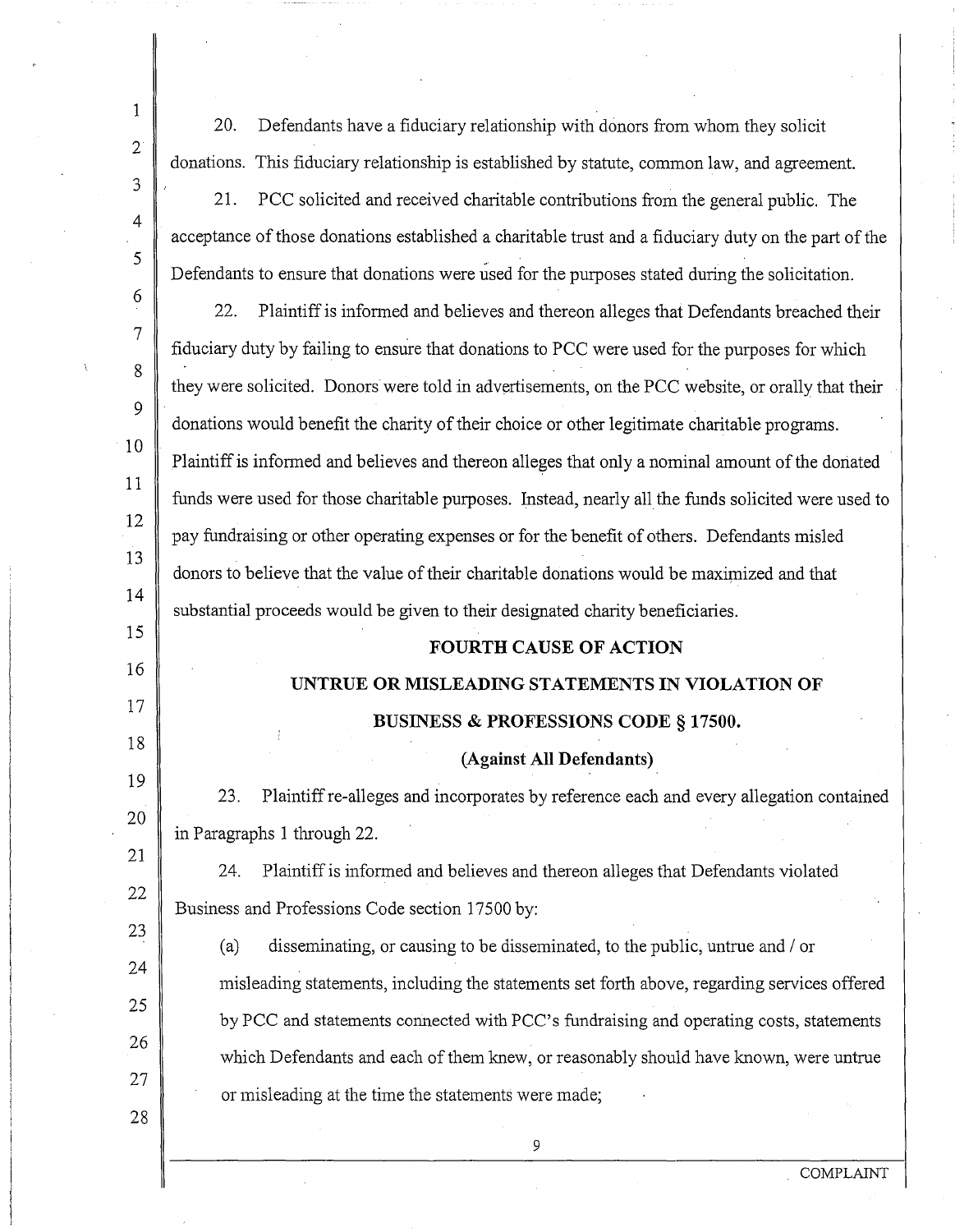(b) representing to donors that towing of the donated vehicle was free, when in fact, the towing fee was deducted from the sale proceeds;

( c) representing to donors and the public that 100 percent of "net" proceeds from the sale of their vehicle would be donated to the charity of their choice. PCC represented that it had staff experienced in vehicle repairs and sales, and potential donors were led to believe that PCC would absorb those costs. PCC failed to disclose that all its operating costs would be deducted from the sale proceeds before any donation would be sent to the chosen charity; and

# **FIFTH CAUSE OF ACTION**

### **BREACH OF CHARITABLE TRUST**

### **(Against All Defendants)**

25. Plaintiff re-alleges and incorporates by reference as though fully set forth herein each of the allegations of paragraphs 1 through 24 of this Complaint.

26. As a nonprofit public benefit corporation, PCC holds all of its assets in trust for charitable purposes. No part of PCC's net income or assets may inure to the benefit of any director, officer, member or private person. Pursuant to Corporations Code section 5142, the Attorney General may bring an action to enjoin, correct, and obtain damages for or to otherwise remedy a breach of a charitable trust.

27. PCC accepted contributions on behalf of charitable beneficiaries. The acceptance of those donations established a charitable trust and a fiduciary duty on the part of Defendants to ensure that the donations were used for the purposes stated during the solicitation as required by Business and Professions Code section 17510.8.

28. For the reasons stated in paragraphs 23 and 29, Defendants committed breaches of the charitable trust by using charitable assets for improper purposes.

24 25

1

2

3

4

5

6

7

8

9

10

11

12

13

14

15

16

17

18

19

20

21

22

23

26

 $111$ 

 $111$ 

 $111$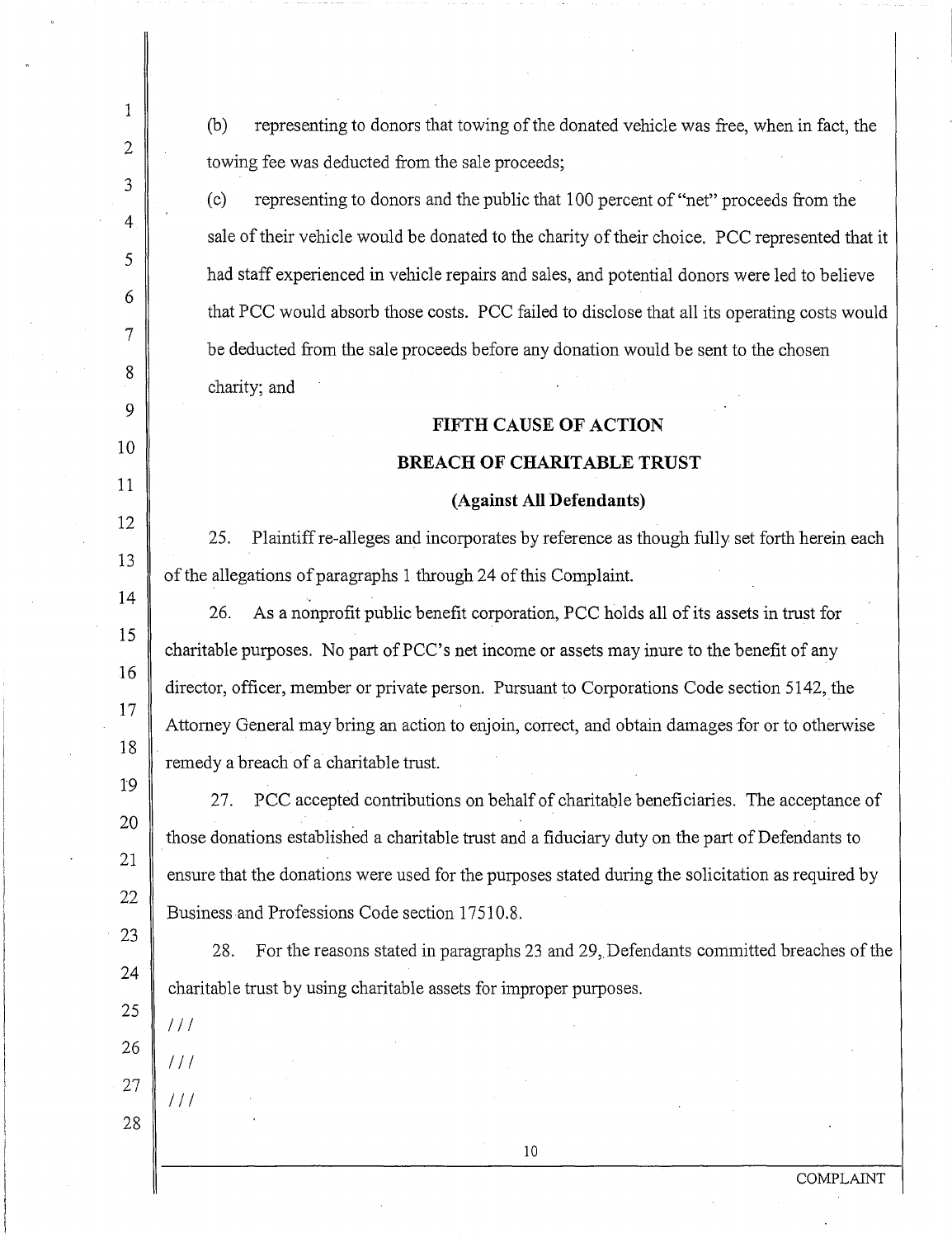|          | <b>SIXTH CAUSE OF ACTION</b>                                                                                  |  |  |
|----------|---------------------------------------------------------------------------------------------------------------|--|--|
| 2        | UNFAIR COMPETITION IN VIOLATION OF                                                                            |  |  |
| 3        | <b>BUSINESS AND PROFESSIONS CODE SECTION 17200</b>                                                            |  |  |
| 4        | (Against All Defendants)                                                                                      |  |  |
| 5        | 29.<br>Plaintiff re-alleges and incorporates by reference as though fully set forth herein each               |  |  |
| 6        | of the allegations of paragraphs 1 through 28 of this Complaint.                                              |  |  |
| 7        | 30.<br>Plaintiff is informed and believes and thereon alleges that Defendants violated                        |  |  |
| 8        | Business and Professions Code section 17200 by making false, deceptive, and misleading                        |  |  |
| 9        | statements to donors to induce them to make charitable contributions to PCC. Defendants also                  |  |  |
| 10       | engaged in unfair competition by failing to comply with reporting and recordkeeping                           |  |  |
| 11       | requirements. Defendants committed and continue to commit acts of unfair competition                          |  |  |
| 12       | including, but not limited to, the following:                                                                 |  |  |
| 13       | (a)<br>Misrepresenting, explicitly or implicitly, the percentage or amount of charitable                      |  |  |
| 14       | contributions that would go to the donor's designated charity;                                                |  |  |
| 15       | Misrepresenting, explicitly or implicitly, the percentage or amount of charitable<br>(b)                      |  |  |
| 16       | contributions that would be used for charitable programs;                                                     |  |  |
| 17       | Misrepresenting the charitable purposes of PCC;<br>(c)                                                        |  |  |
| 18       | (d)<br>Misrepresenting how and where charitable donations would be used;                                      |  |  |
| 19       | Misrepresenting that towing for the vehicle was free;<br>(e)                                                  |  |  |
| 20       | Breaching their fiduciary duty to donors, their charitable beneficiaries, and the public<br>$\left( f\right)$ |  |  |
| 21       | by failing to ensure that the donations were used for the purposes for which they were                        |  |  |
| 22<br>23 | solicited;                                                                                                    |  |  |
| 24       | Using donations for purposes other than the purposes for which the donations were<br>(g)                      |  |  |
| 25       | donated;                                                                                                      |  |  |
| 26       | Failing to maintain complete and accurate corporate records;<br>(h)                                           |  |  |
| 27       | Making false or misleading statements in PCC's financial statements;<br>(i)                                   |  |  |
| 28       | Making false or misleading statements in PCC's informational returns;<br>(j)                                  |  |  |
|          | 11                                                                                                            |  |  |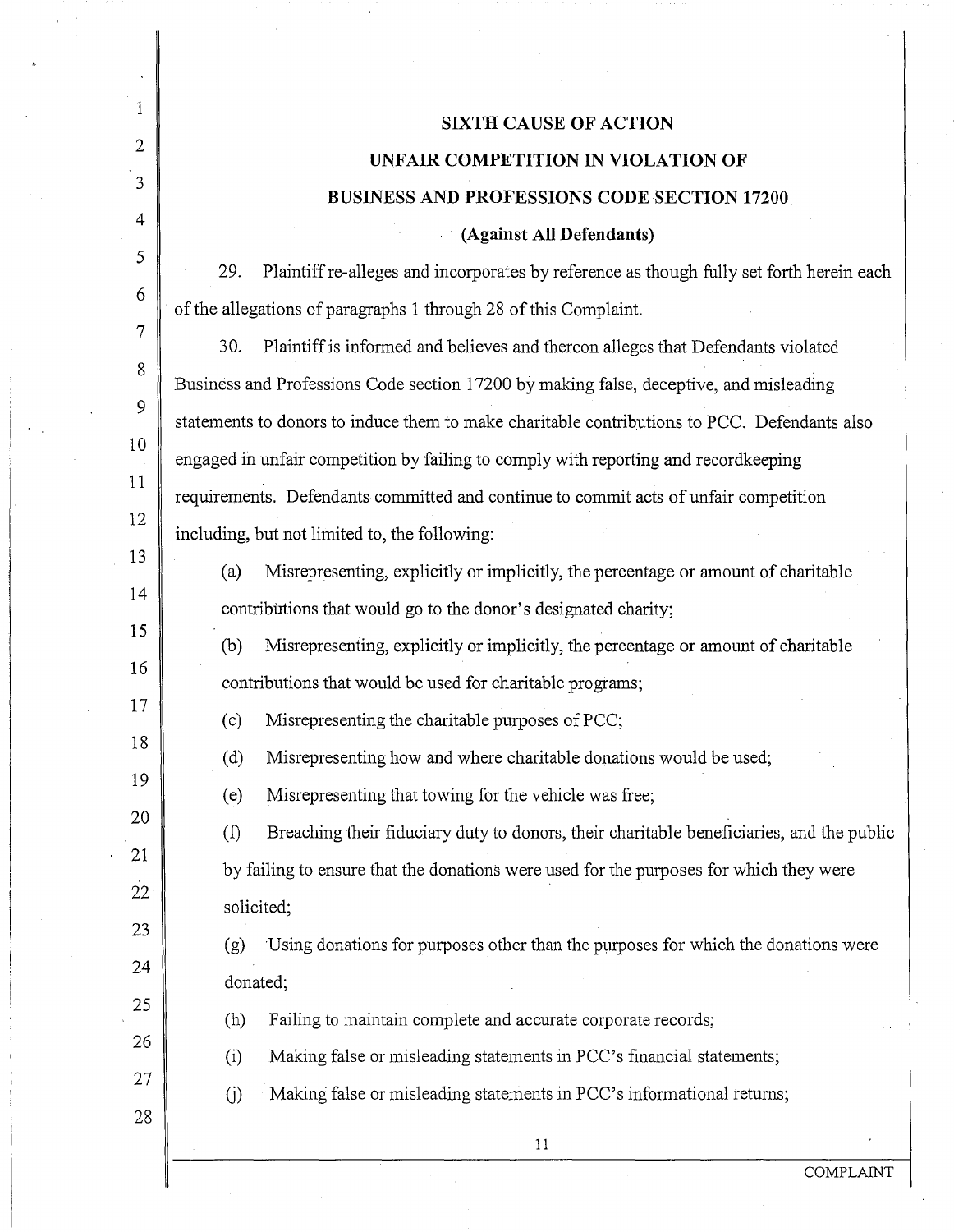| 1            | (k)<br>Making false or misleading statements in documents filed with the Attorney                 |  |
|--------------|---------------------------------------------------------------------------------------------------|--|
| $\mathbf{2}$ | General's Registry of Charitable Trusts; and                                                      |  |
| 3            | (1)<br>Violating Vehicle Code section 286.                                                        |  |
| 4            | 31.<br>Defendants, in engaging in and participating in the acts of unfair competition as          |  |
| 5            | alleged in paragraphs 23 and 29, violated the following statutes:                                 |  |
| 6            | Government Code section 12586;<br>(a)                                                             |  |
| 7            | Government Code section 12591.1;<br>(b)                                                           |  |
| 8            | Government Code section 12599.6;<br>(c)                                                           |  |
| 9            | (d)<br>Business and Professions Code section 17500;                                               |  |
| 10           | Business and Professions Code section 17510.8;<br>(e)                                             |  |
| 11           | (f)<br>Corporations Code section 5231;                                                            |  |
| 12           | Corporations Code section 5237;<br>(g)                                                            |  |
| 13           | Corporations Code section 6215;<br>(h)                                                            |  |
| 14           | Corporations Code section 6320;<br>(i)                                                            |  |
| 15           | Vehicle Code section 286; and<br>(i)                                                              |  |
| 16<br>17     | Vehicle Code section 11701.<br>(k)                                                                |  |
| 18           | <b>SEVENTH CAUSE OF ACTION</b>                                                                    |  |
| 19           | <b>NEGLIGENCE</b>                                                                                 |  |
| 20           | (Against All Defendants)                                                                          |  |
| 21           | Plaintiff re-alleges and incorporates by reference each and every allegation<br>32.               |  |
| 22           | contained in Paragraphs 2 through 31.                                                             |  |
| 23           | 33.<br>At all times relevant, the defendants voluntarily undertook the duties and                 |  |
| 24           | responsibilities of director and/or officer of PCC whether or not formally elected as director or |  |
| 25           | officer and whether or not they have resigned as such. The voluntary undertaking of these duties  |  |
| 26           | and responsibilities created a duty on the part of these defendants to exercise due care in the   |  |
| 27           | performance of those duties and responsibilities.                                                 |  |
| 28           | 111                                                                                               |  |
|              | 12                                                                                                |  |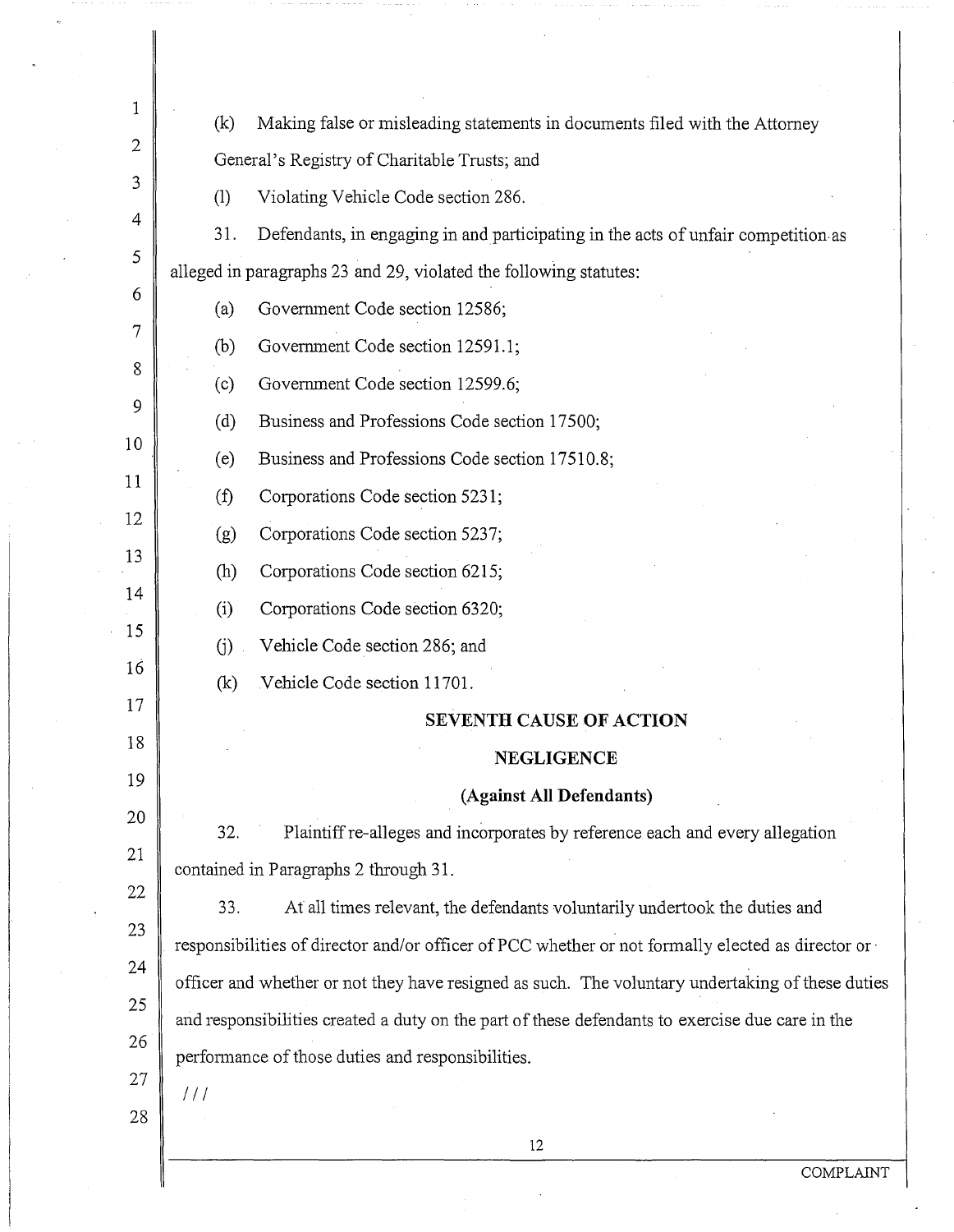34. Defendants breached the duty of care they owed to PCC by committing the actions and omissions set forth above, and committing other actions and omissions of which Plaintiff is currently unaware.

35. Plaintiff is informed and believes and thereon alleges that, as a proximate result of the breach of the duty of care which defendants owed to PCC as alleged in this cause of action and as a result of the failure of these defendants to operate PCC in the manner required by law; charitable assets have been improperly diverted from charitable beneficiaries. PCC and the public beneficiaries of charity have been damaged in an amount presently unknown to the Attorney General and which cannot be ascertained without an accounting by defendants. The facts necessary to ascertain the exact amount of damages to PCC and the public beneficiaries of charity are within the special knowledge of these defendants. The Attorney General is entitled to an accounting from these defendants for their expenditures and disposition of all income and assets which they obtained from PCC, or improperly diverted from PCC or otherwise wasted through their breach of duty of due care, fraud, or other wrongful acts.

36. When defendants solicited an&accepted donations for the public beneficiaries of charity, they owed a duty of care to the donors to ensure that the donations and funds were used for the specific charitable purposes for which they were solicited.

3 7. Defendants breached their fiduciary duty to the donors in that the public beneficiaries of charities did not receive the donations that PCC represented would be made to the charities. As a result of that breach of duty, PCC and the public beneficiaries of charity have been injured, in the aggregate, in an amount presently unknown to Plaintiff. The facts necessary for calculation of the receipts and disbursements, and thus the amount owed to the public beneficiaries of charity, are within the special knowledge of defendants. The Attorney General is entitled to an accounting from all defendants named in this cause of action for the receipt and disposition of all donations they obtained on behalf of PCC. Plaintiff is also entitled to damages, attorney fees and costs.

27 28

 $111$ 

1

2

3

4

5

6

7

8

9

10

11

12

13

14

1'5

16

17

18

19

20

21

22

23

24

25

26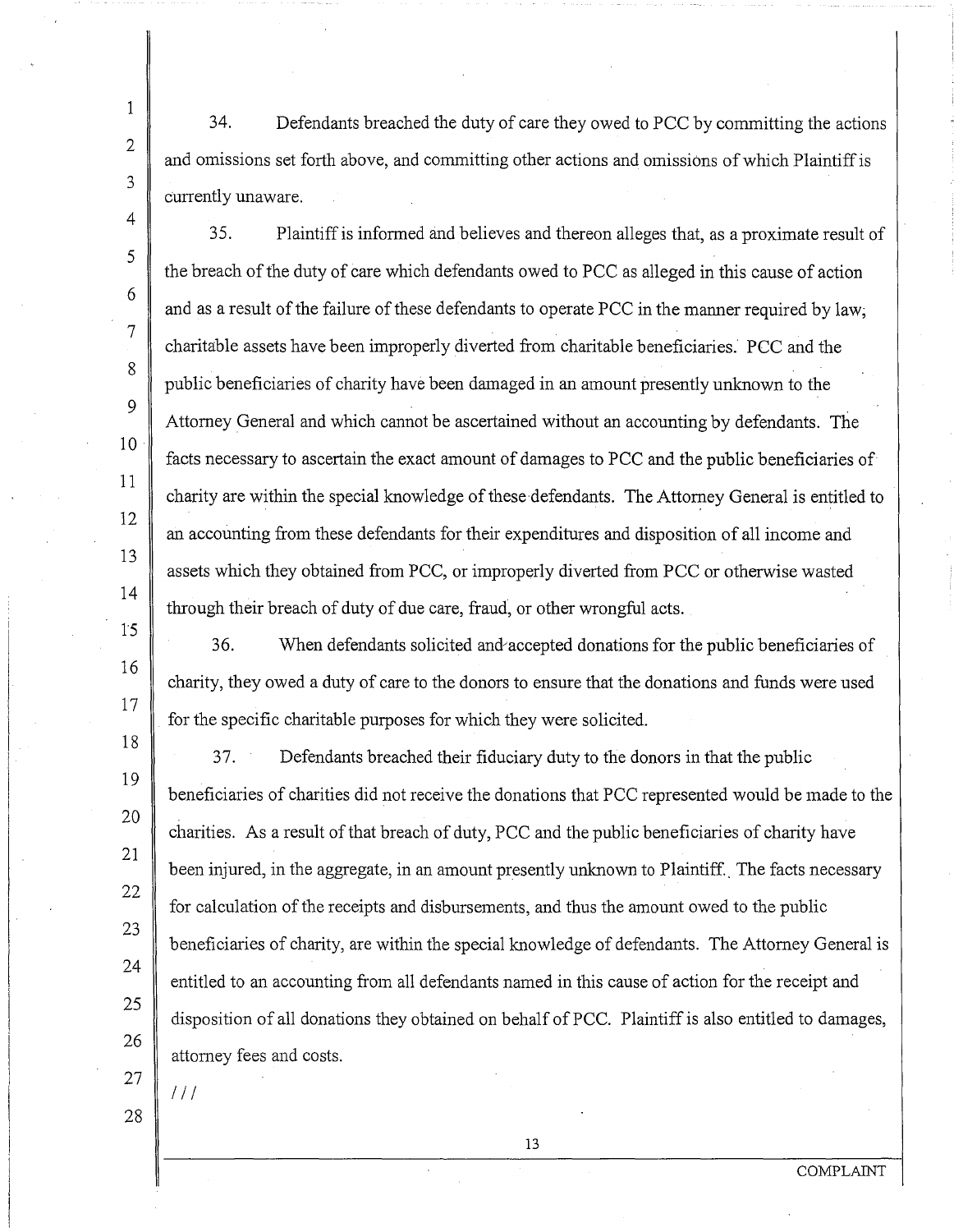1 2

3

4

5

6

7

8

9

10

11

12

13

14

15

16

17

18

19

20

21

22

23

24

25

26

27

# WHEREFORE, Plaintiff prays for judgment as follows:

1. For a permanent injunction, enjoining Defendants, their employees, agents, servants, representatives, successors, and assigns, any and all persons acting in concert or participation with them, and all other persons, corporations, or other entities acting under, by, through, or on their behalf, from doing any of the following until they have first provided a full and complete accounting for all funds received by, and disbursed from; any and all financial accounts of PCC from its inception to the present: (1) expending, disbursing, transferring, encumbering, withdrawing or otherwise exercising control over any funds received by or on behalf of PCC or rightfully due PCC except as authorized by the Court; (2) conducting business of any kind on behalf of, or relating to PCC other than as necessary to assist with dissolution; and (3) controlling or directing the operations and affairs of any California nonprofit public benefit corporation;

2. That an order issue directing that Defendants and each of them, render to the Court and to the Attorney General a full and complete accounting of the financial activities and condition of PCC from their inception to the present, to include the expenditure and disposition of all revenues and assets received by or on behalf of PCC. Upon the rendering of such accounting, that the Court determine the property, real or personal, or the proceeds thereof, to which PCC and the charitable beneficiaries thereof are lawfully entitled, in whatsoever form in whosoever hands they may now be, and order and declare that all such property or the proceeds thereof is impressed with a trust for charitable purposes, that defendants are constructive trustees of all such charitable funds and assets in their possession, custody or control, and that the same shall be deposited forthwith in Court by each and every defendant now holding or possessing the same or claiming any rights, title or interest therein. In addition, that these defendants be surcharged and held liable and judgment entered against each of them for any and all such assets for which they fail to properly account, together with interest thereon at the legal rate from the date of liability thereon; and that any and all expenses and fees incurred by Defendants in this action be borne by the individual defendants and each of them and not by PCC or any other public or charitable corporation or fund;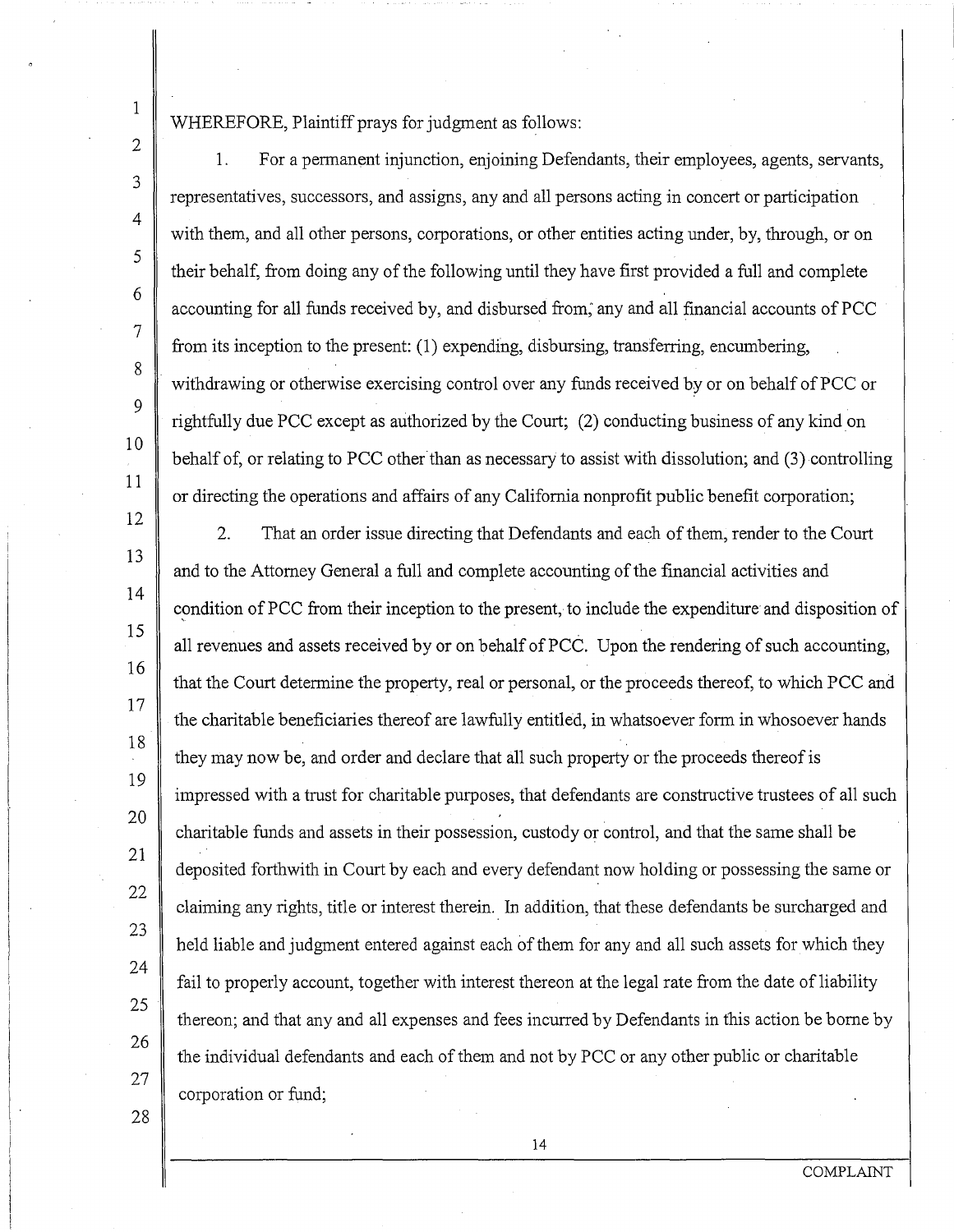3. For damages resulting from Defendants' breaches of fiduciary duty in an amount to be detennined following an accounting, but believed to be in excess of \$3 million, plus interest at the legal rate until the judgment is paid;

1

2

3

4

5

6

7

8

 $\overline{Q}$ 

10

11

12

13

14

15

27

28

4. For punitive and exemplary damages against Defendants according to proof;

5. That the Court assess civil penalties against all Defendants pursuant to Government Code section 12591.1 for violations of the Supervision of Trustees and Fundraisers for Charitable Purposes Act (Gov. Code§ 12580 et seq.) as proved at trial;

6. Pursuant to Business and Professions Code section 17206, that the Court assess a civil penalty of two thousand five hundred dollars (\$2,500) against Defendants for each violation of Business and Professions Code section 17200, as proved at trial, in an amount not less than \$100,000;

7. Pursuant to Business and Professions Code section 17536, that the Court assess a civil penalty of two thousand five hundred dollars (\$2,500) against Defendants for each violation of Business and Professions Code section 17500, as proved at trial, in an amount not less than \$100,000;

16 17 18 19 8. Pursuant to Business and Professions Code section 17206.1, Defendants and each of them he ordered to pay a civil penalty of \$2,500 for each violation of Business and Professions Code section 1 7200 that was perpetrated against a senior citizen or disabled person, as proved at trial;

20 21 22 23 24 9. Pursuant to Business and Professions Code section 17203, for a permanent injunction enjoining Defendants, their successors, agents, representatives, employees and all persons who act in concert with, or on behalf of, defendants from engaging in unfair competition as defined in Business and Professions Code section 17200, including, but not limited to, those acts and omissions alleged in this Complaint;

25 26 10. That the Court order the involuntary dissolution of PCC pursuant to the provisions of Corporations Code section 6518, and establish a procedure for detennining the disposition of